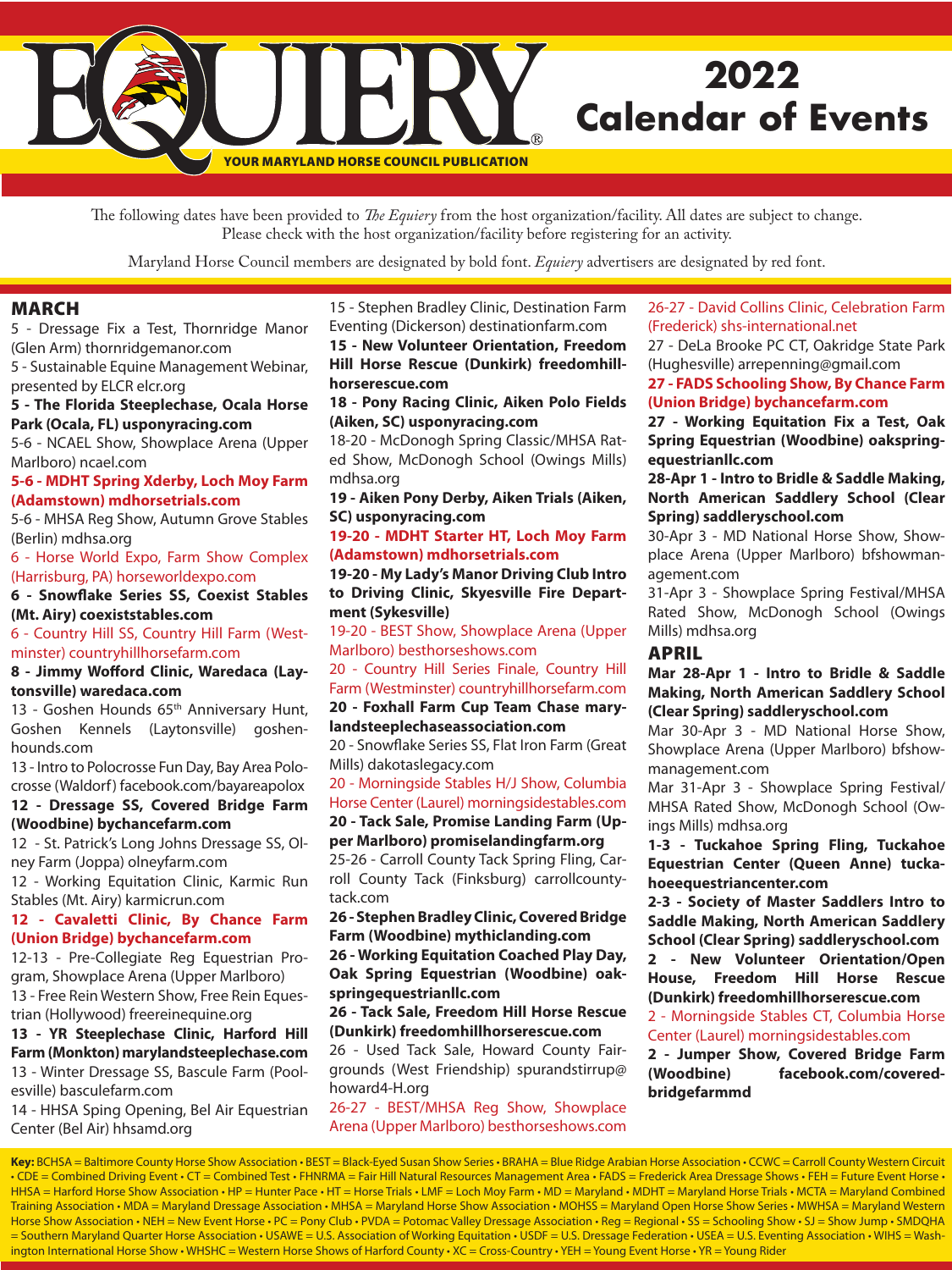**2 - Foxcatcher AERC/ECTRA Sanctioned Endurance Ride, FHNRMA (Fair Hill) fairhillinternational.org**

# **3 - Cavaletti Clinic, By Chance Farm (Union Bridge) bychancefarm.com**

3 - MHSA/Belfield Reg Show, McDonough School (Owings Mills) mdhsa.org

**3 - Marlborough HP, Marlborough Hunt Club (Upper Marlboro) facebook.com/mdhunterpace**

# **3 - Green Spring Valley Pt-to-Pt, Shawan Downs (Cockeysville) marylandsteeplechaseassociation.com**

**3-4 - Patrick King Horsemanship Clinic, Oak Spring Equestrian (Woodbine) oakspringequestrianllc.com**

**4-8 - Bench & Onsite Saddle Class/Saddle Making Course, North American Saddlery School (Clear Spring) saddleryschool.com 5 - Jimmy Wofford Clinic, Waredaca (Laytonsville) waredaca.com**

7-10 - MD National Horse Show/MHSA Rated, McDonough School (Owings Mills) mdhsa.org

**9 - Tack Sale, Oak Spring Equestrian (Woodbine) oakspringequestrianllc.com** 9 - Lehigh Fun/Gymkhana Show, Lehigh Rid-

ing Club (Westminster) lehighridingclub.com

**9 - Beginner Scout Horsemanship Program, Freedom Hill Horse Rescue (Dunkirk) freedomhillhorserescue.com**

# **9 - Elkridge-Harford Pt-to-Pt, Atlanta Hall Farm (Monkton) marylandsteeplechaseassociation.com**

9 - Thornridge Manor CT & Dressage Show, Thornridge Manor Farm (Glen Arm) thornridgemanor.com

9 - HHSA Annual Opening Show, Bel Air Equestrian Center (Bel Air) hhsamd.org

#### **9 - Melwood Easter Egg Extravaganza, Melwood Recreation Center (Nanjemoy) promiselandingfarm.org**

9-10 - Sotterley Trail Ride & Poker Run, Historic Sotterley (Hollyswood) smqha.org

# **9-10 - MDHT Starter HT, Loch Moy Farm (Adamstown) mdhorsetrials.com**

9-12 - Capital City Vaulting Challenge, Showplace Arena (Upper Marlboro)

10 - MWHA Show, Howard County Fairgrounds (West Friendship) mwhaclub.org 10 - MDA SS, Baltimore County Ag Center

(Cockeysville) marylanddressage.org 10 - MWHA Full Slate ECRRA Show, Howard

County Fairgrounds (West Friendship) mwhaclub.org

# **10 - USEA FEH/YEH/NEH Qualifier, Loch Moy Farm (Adamstown) mdhorsetrials.com**

10 - CCWC Show, Carroll County Equestrian Center (Mt. Airy) theccwc.com

#### **10 - Mount Harmon/Wicomico Hunt Pt-to-Pt, Mount Harmon Plantation (Earleville) mountharmon.org**

10 - Free Rein Horse Western Show, Free Rein Equestrian (Hollywood) freereinequine.org

10 - MHSA/Belfield Reg Show, McDonough School (Owings Mills) mdhsa.org 10 - Livin' The Legacy Show, Flat Iron Farm

(Great Mills) dakotaslegacy.com

**10 - Potomac HP, Potomac PC Field (Boyds) facebook.com/mdhunterpace**

**11 - Easter Hop, Freedom Hill Horse Rescue (Dunkirk) freedomhillhorserescue.com**

**12 - Stephen Bradley Clinic, Waredaca (Laytonsville) waredaca.com**

**13 - Twilight Eventing, Loch Moy Farm (Adamstown) mdhorsetrials.com**

15-16 - BCHSA/MHSA Reg Show, Country Hill Farm (Westminster) bchsa.org

**15-17 - USEA Fair Hill International, FH-NRMA (Fair Hill) fairhillinternational.com**

16 - Goshen HP, Brooke Grove Farm (Olney) facebook.com/mdhunterpace

#### **16 - FADS Schooling Show, By Chance Farm (Union Bridge) bychancefarm.com**

#### 16 - Mountain Trail Play Day, Double C Farm (Clarksburg) doublecfarm.net

**16 - Bunny Foo Foo & Friends Easter Trail Ride, Valley Meadows Farm (Hancock) valleymeadowfarms.com**

**16 - Mini Manor Leadline Trot Race, My Lady's Manor (Monkton) usponyracing.com**

**16 - My Lady's Manor, Manor Race Course (Monkton) marylandsteeplechaseassociation.com**

**19 - XC + SJ Schooling, FHNRMA (Fair Hill) fairhillinternational.org**

23 - Polocrosse Clinic, Sugarloaf Mountain Polocross Club (Boyds) sugarloafpolocrosse@ gmail.com

# **23 - Grand National Steeplechase, (Butler) marylandsteeplechaseassociation.com**

23 - Mountain Trail Clinic, Double C Farm (Clarksburg) doublecfarm.net

23 - HHSA/Elkridge-Harford Hunt PC Show, Tranquility Manor (Monkton) hhsamd.org 23-24 - Plantation Field USEA Spring HTs, Plan-

tation Field (Unionville, PA) plantationfield.com

**23-24 - USDF LMF Spring Flings I & II, Loch Moy Farm (Adamstown) mdhorsetrials.com** 23-24 - BEST/MHSA Reg Show, Showplace Arena (Upper Marlboro) besthorseshows.com 23-24 - BCHSA/MHSA Show, St. Timothy's School (Stevenson) bchsa.org

**24 - PVDA Schooling Show, Southwind Farm (Damascus) pvda.org**

**24 - FADS Schooling Show, Covered Bridge Farm (Woodbine) facebook.com/coveredbridgefarmmd**

**24 - Spring Thing Starter HT, Full Moon Farm (Finksburg) fullmoonfarm.com**

24 - CCWC Show, Carroll County Equestrian Center (Westminster) theccwc.com

**24 - Loudoun Hunt Pt-to-Pt Pony Races, Morven Park (Leesburg, VA) usponyracing.com**

**25 - Women's Wellness Session 1, Freedom Hill Horse Rescue (Dunkirk) freedomhillhorserescue.com**

# **27 - USDF Show, By Chance Farm (Union Bridge) bychancefarm.com**

#### **27 - Twilight Eventing, Loch Moy Farm (Adamstown) mdhorsetrials.com**

**28-29 - Working Equitation Clinic w/Doreen Atkinson, Oak Spring Equestrian (Woodbine) oakspringequestrianllc.com**

28-30 - Tack Swap, Carroll County Tack (Finksburg) thetackswap.com

**30 - USAWE Licensed Working Equitation Show, Oak Spring Equestrian (Woodbine) oakspringequestrianllc.com**

30 - MOHSS Show, Schooley Mill Park (Highland) mohssinfo.com

**30 - Maryland Hunt Cup, (Reisterstown) marylandsteeplechaseassociation.com**

30 - Mountain Trail Challenge, Double C Farm (Clarksburg) doublecfarm.net

30 - FADS Schooling Show, Blue Horse Farm (Jefferson) leslieraulin@gmail.com

30 - Morningside Stables H/J Show, Columbia Horse Center (Laurel) morningsidestables.com

**30 - Wounded Warrior Project Visit, Freedom Hill Horse Rescue (Dunkirk) freedomhillhorserescue.com**

**30 - New Market-Middletown Valley HP, NMMVH Kennels (Middletown) facebook. com/mdhunterpace**

**30 - XC Schooling, FHNRMA (Fair Hill) fairhillinternational.org**

30 - Horse Expo, Frying Pan Park (Herndon, VA) FCPAequestrian@fairfaxcounty.gov

30 - MHSA/Belfield Reg Show, McDonough School (Owings Mills) mdhsa.org

30-May 1 - Mounted Games Across America, Showplace Arena (Upper Marlboro) mountedgames.org

# **MAY**

Apr 30-May 1 - Mounted Games Across America, Showplace Arena (Upper Marlboro) mountedgames.org

1 - Iron Bridge Hounds PC Jumper Show, Avalon Farm (Sandy Spring) ironbridgehoundsponyclub@gmail.com

1 - BCHSA/MHSA Reg Show, McDonogh School (Owings Mills) bchsa.org

1 - MWHA Show, Howard County Fairgrounds (West Friendship) mwhaclub.org

1 - MHSA Reg Show, McDonogh School (Owings Mills) mdhsa.org

1 - MDA SS, Harford County Equestrian Center (Bel Air) marylanddressage.org

1 - Lehigh H/J SS, Lehigh Riding Club (Westminster) lehighridingclub.com

1 - Trail Challenge, Thurmont Riding Club (Thurmont) thurmontridingclub.com

**2 - Women's Wellness Session 2, Freedom Hill Horse Rescue (Dunkirk) freedomhillhorserescue.com**

7 - BRAHA Spring Show, Howard County Fairgrounds (West Friendship) 4braha.info 7 - BCHSA/HHSA/MHSA Reg Show, Garrison Forest School (Owings Mills) bchsa.org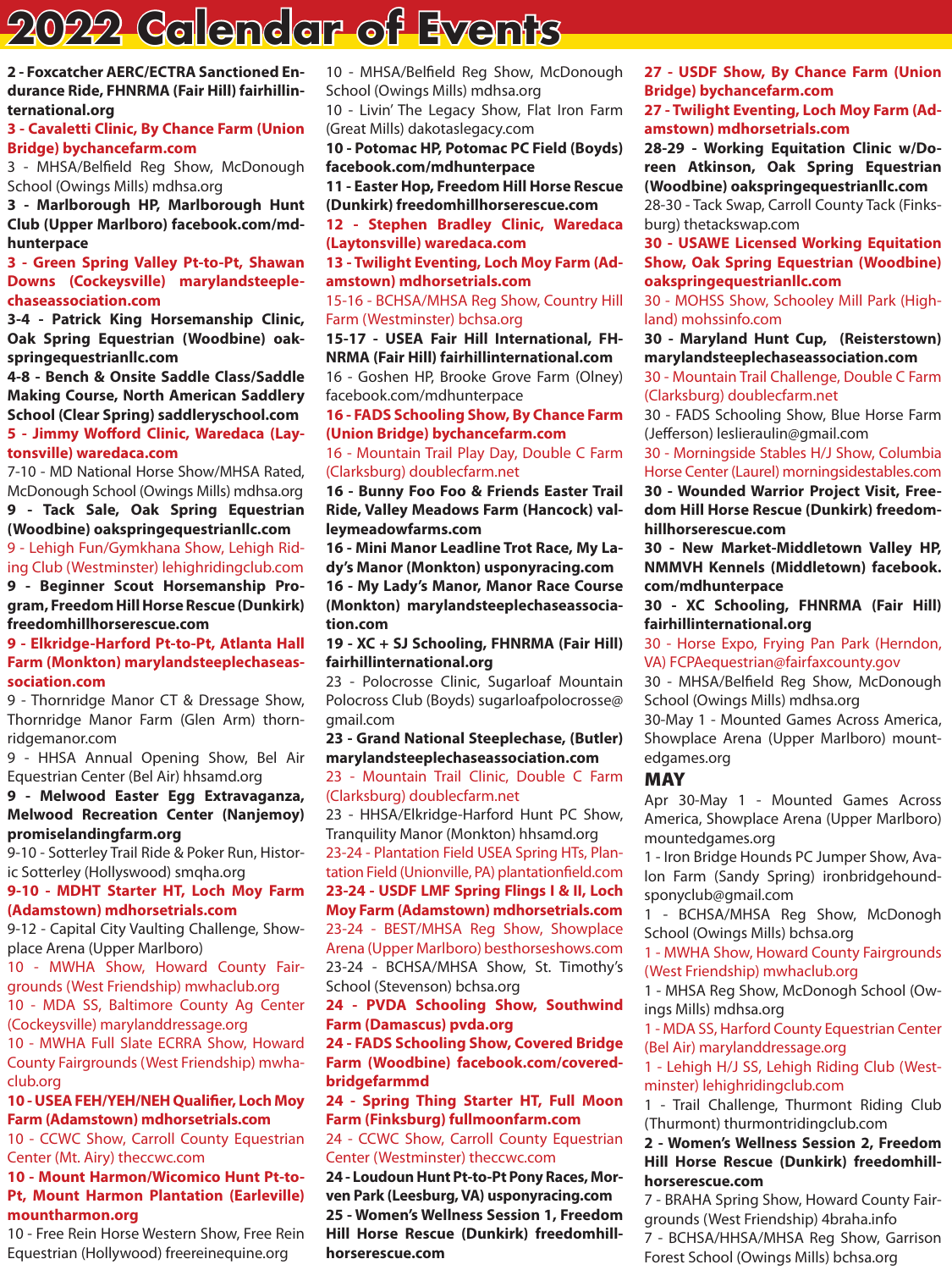7 - Carrollton HP, Berry Patch Farm (Upperco) facebook.com/mdhunterpace

7 - Thurmont H/J Show, Thurmont Riding Club (Thurmont) thurmontridingclub.com 7 - Morningside Stables CT, Columbia Horse

#### Center (Laurel) morningsidestables.com **7 - New Volunteer Orientation/Open**

**House, Freedom Hill Horse Rescue (Dunkirk) freedomhillhorserescue.com 7 - Howard County Hunt Cup, Pleseant Prospect Farm (Brookeville) marylandsteeplechaseassociation.com**

**7 - Fair Hill Starter HT, FHNRMA (Fair Hill) fairhillinternational.org**

7-8 - BEST/MHSA Reg Show, Showplace Arena (Upper Marlboro) besthorseshows.com

**7-8 - Waredaca USEA Spring HT, Waredaca (Laytonsville) waredaca.com**

**8 - PVDA SS, Promis Landing Farm (Upper Marlboro) pvda.org**

#### **8 - FADS SS, By Chance Farm (Union Bridge) bychancefarm.com**

**9 - Women's Wellness Session 3, Freedom Hill Horse Rescue (Dunkirk) freedomhillhorserescue.com**

**10 - Stephen Bradley Clinic, Waredaca (Laytonsville) waredaca.com**

**10 - XC Schooling, FHNRMA (Fair Hill) fairhillinternational.org**

**12 - Taproom Thursday, Waredaca (Laytonsville) waredaca.com**

14 - Mountain Trail Play Day, Double C Farm (Clarksburg) doublecfarm.net

**14 - Cavaletti Clinic, By Chance Farm (Union Bridge) bychancefarm.com**

**14 - Waredaca Starter HT + MD Region PC Event Rally, Waredaca (Laytonsville) waredaca.com**

14 - Driving Show, Delmarva Driving Club delmarvadrivingclub.com

**14 - Howard County-Iron Bridge HP, HCIBH Kennels (Mt. Airy) facebook.com/mdhunterpace**

14 - Old Fashioned Speed Show, Thurmont Riding Club (Thurmont) thurmontridingclub.com 14 - Plantation Field USEA May HT, Plantation Field (Unionville, PA) plantationfield.com

# **14 - Willowdale Steeplechase Pony Races, (Kennett Square, PA) usponyracing.com**

14-15 - BCHSA/MHSA Reg Show, St. Timothy's School (Stevenson) bchsa.org

14-15 - HHSA Show, Vintage Oaks Farm (Jarrettsville), hhsamd.org

14-15 - BEST/MHSA Reg Show, Showplace Arena (Upper Marlboro) besthorseshows.com **14-15 - PVDA Spring Show, Morven Park** 

**(Leesburg) pvda.org 14-15 - MDHT Starter HT, Loch Moy Farm (Adamstown) mdhorsetrials.com**

15 - MOHSS Show, Schooley Mill Park (Highland) mohssinfo.com

**15 - Jackalope Enterprises Show 1, Full Moon Farm (Finksburg) fullmoonfarm.com**

# **15 - USEA FEH/YEH/NEH Qualifier, Loch Moy Farm (Adamstown) mdhorsetrials.com**

15 - Plantation Field May Starter HT, Plantation Field (Unionville, PA) plantationfield.com 15 - Ranch Horse SS, Thurmont Riding Club (Thurmont) thurmontridingclub.com

**15 - FADS SS, Woodvale Farm (Frederick) woodvalefarmsMD.com**

**15 - Intermediate Scout Horsemanship Program, Freedom Hill Horse Rescue (Dunkirk) freedomhillhorserescue.com**

**15 - Potomac Hunt Races, Bittersweet Field (Poolesville) marylandsteeplechaseassociation.com**

**16 - Women's Wellness Session 4, Freedom Hill Horse Rescue (Dunkirk) freedomhillhorserescue.com**

**17 - Jimmy Wofford Clinic, Waredaca (Laytonsville) waredaca.com**

**18 - Twilight Eventing, Loch Moy Farm (Adamstown) mdhorsetrials.com**

**19-22 - Week with the Pros, Loch Moy Farm (Adamstown) mdhorsetrials.com**

21 - BCHSA/HHSA Show, Caves Farm (Owings Mills) bchsa.org

21 - Mountain Trail Challenge, Double C Farm (Clarksburg) doublecfarm.net

21 - FADS SS, Plantation Valley (Middletown) leslieraulin@gmail.com

**21 - Preakness Stakes, Pimlico Race Course (Baltimore) preakness.com**

21 - Carroll County Tack Sidewalk Sale, Carroll County Tack (Finksburg) carrollcountytack.com

**21-22 - Fair Hill International May USEA HTs, FHNRMA (Fair Hill) fairhillinternational.com**

**22 - Hunter Derby, Covered Bridge Farm (Woodbine) facebook.com/coveredbridgefarmmd**

22 - Capital Region PC Dressage Rally, Showplace Arena (Upper Marlboro) capital.ponyclub.org

22 - CCWC Show, Carroll County Equestrian Center (Mt. Airy) theccwc.com

22 - Livin' The Legacy Show, Flat Iron Farm (Great Mills) dakotaslegacy.com

22 - Free Rein Western Show, Free Rein Equestrian (Hollywood) freereinequine.org

22 - Mid-Atlantic Thoroughbred All-Thoroughbred Show, Tranquillity Manor Farm (Monkton) midatlantichorserescue.org

**24 - XC Schooling, FHNRMA (Fair Hill) fairhillinternational.org**

**23 - Women's Wellness Session 5, Freedom Hill Horse Rescue (Dunkirk) freedomhillhorserescue.com**

**26 - Taproom Thursday, Waredaca (Laytonsville) waredaca.com**

28 - Fair Hill Spring Races, Fair Hill Special Events Zone (Fair Hill) fairhillraces.com

28 - FADS SS, Wyndham Oaks (Boyds) blazesfolly@aol.com

28 - WHSHC Show, Harford County Equestrian Center (Bel Air) facebook.com/westernhorseshowsHC

28 - Old Fashioned Pleasure Show, Thurmont Riding Club (Thurmont) thurmontridingclub.com 28 - Morningside Stables H/J Show, Columbia Horse Center (Laurel) morningsidestables.com 28-29 - MD Summer Classic/MHSA Rated, Mc-Donogh School (Owings Mills) mdhsa.org

29 - FADS SS, Celebration Farm (Union Bridge) jgeyer@ix.netcom.com

#### **29 - PVDA SS, Preston Farm (Preston) pvda.org**

**29-30 - WIHS Shetland Pony Steeplechase, Devon Horse Show (Devon, PA) usponyracing.com**

**31 - SJ Schooling, FHNRMA (Fair Hill) fairhillinternational.org**

#### JUNE

**1 - Twilight Eventing, Loch Moy Farm (Adamstown) mdhorsetrials.com**

#### **3 - Elk Creek Driving ADS CT, FHNRMA (Fair Hill) fairhillinternational.org**

4 - Thurmont H/J Show, Thurmont Riding Club (Thurmont) thurmontridingclub.com 4 - HHSA Annual Summer Show, Bel Air Equestrian Center (Bel Air) hhsamd.org

**4 - New Volunteer Orientation/Open House, Freedom Hill Horse Rescue (Dunkirk) freedomhillhorserescue.com**

**4 - Working Equitation Clinic, Oak Spring Equestrian (Woodbine) oakspringequestrianllc.com**

**4 - MD Region PC Dressage Rally, Waredaca (Laytonsville) waredaca.com**

4 - MCTA at Shawan Downs, Shawan Downs (Cockeysville) mdcta.com

**4-5 - Elk Creek Driving ADS Recognized CDE, FHNRMA (Fair Hill) fairhillinternational.org**

**4-5 - USDF LMF Dressage Festivals I & II, Loch Moy Farm (Adamstown) mdhorsetrials.com**

**4-5 - Jump Into Summer 1 & 2/MHSA Reg, Meadowbrook Stables (Chevy Chase) mdhsa.org**

5 - MDA SS, Olney Farm (Joppa) marylanddressage.org

**5 - PVDA SS, Oak Ridge Park (Hughesville) pvda.org**

#### **5 - Beginner Scout Horsemanship Program, Freedom Hill Horse Rescue (Dunkirk) freedomhillhorserescue.com**

5 - MD Challenged Horse Trials, Showplace Arena (Upper Marlboro)

5 - MHSA/Belfield Reg, McDonogh School (Owings Mills) mdhsa.org

**5 - Jackalope Enterprises Show 2, Full Moon Farm (Finksburg) fullmoonfarm.com** 5 - Trail Challenge, Thurmont Riding Club (Thurmont) thurmontridingclub.com

5 - Special Olympics Horse Show, Showplace Arena (Upper Marlboro) specialolympics.org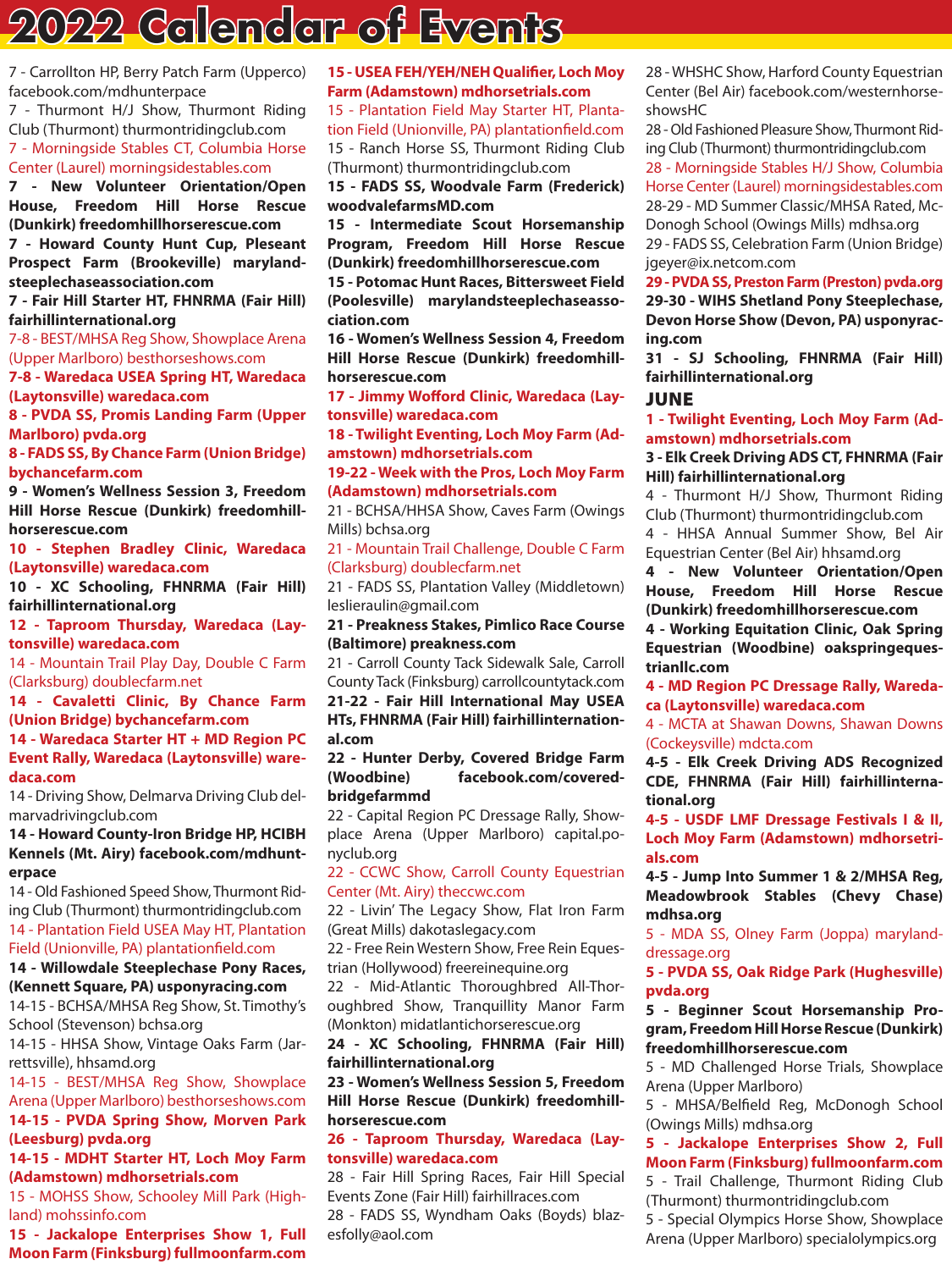5 - Working Equitation SS, Thurmont Riding Club (Thurmont) thurmontridingclub.com 5 - Minature Horse Show, Troupe Run Stables

(Hagerstown) themdmha@gmail.com 6 - MWHA Show, Howard County Fairgrounds

# (West Friendship) mwhaclub.org

6 - Women's Wellness Session 6, Freedom Hill Horse Rescue (Dunkirk) freedomhillhorserescue.com

### **7 - Jimmy Wofford clinic, Waredaca (Laytonsville) waredaca.com**

#### **9 - Taproom Thursday, Waredaca (Laytonsville) waredaca.com**

**10-13 - Equine Biomechanics, Gait Abnormalities & Lameness, Yellow Wood Dressage at Riveredge (Chesapeake City) eli-us. com**

11 - BCHSA/HHSA Show, Molly Hill Farm (Whiteford) bchsa.org

11 - Old Fashioned Speed Show, Thurmont Riding Club (Thurmont) thurmontridingclub. com

**11 - Promise Landing Farm Spring Horse Show, Promise Landing Farm (Upper Marlboro) promiselandingfarm.org**

11 - Plantation Field USEA June HT, Plantation Field (Unionville, PA) plantationfield.com

**11 - Working Equitation SS, Oak Spring Equestrian (Woodbine) oakspringequestrianllc.com**

#### 11-12 - BEST Show, Showplace Arena (Upper Marlboro) besthorseshows.com

12 - Ranch Horse SS, Thurmont Riding Club (Thurmont) thurmontridingclub.com

**12 - FADS SS, Covered Bridge Farm (Woodbine) facebook.com/coveredbridgefarmmd** 12 - Lehigh H/J Schooling Show, Lehigh Riding Club (Westminster) lehighridingclub.com

12 - MWHA Show, Howard County Fairgrounds (West Friendship) mwhaclub.org

12 - MCTA Jenny Camp HT, Shawan Downs (Cockeysville) mdcta.com

12 - Morningside Stables H/J Show, Columbia Horse Center (Laurel) morningsidestables.com 12 - Free Rein H/J Show, Free Rein Equestrian

(Hollywood)

12 - Livin' The Legacy Show, Flat Iron Farm (Great Mills) dakotaslegacy.com

**13 - Women's Wellness Session 7, Freedom Hill Horse Rescue (Dunkirk) freedomhillhorserescue.com**

# **14 - Stephen Bradley Clinic, Waredaca (Laytonsville) waredaca.com**

15 - XC Schooling Day, Plantation Field (Unionville, PA) plantationfield.com

**14 - Dressage Schooling Test of Choice, FH-NRMA (Fair Hill) fairhillinternational.org**

**15 - Twilight Eventing, Loch Moy Farm (Adamstown) mdhorsetrials.com**

**15-17 - Rehabilitation for Equine Health Care Professionals, Yellow Wood Dressage at Riveredge (Chesapeake City) eli-us.com**

# 16 - Mountain Trail Play Day, Double C Farm (Clarksburg) doublecfarm.net

**16 - USAWE Licensed Working Equitation Show, Oak Spring Equestrian (Woodbine) oakspringequestrian.com**

**16 - MD Steeplechase Awards Dinner, Green Spring Valley Hunt Club (Owings Mills), marylandsteeplechaseassociation.com**

**18 - FADS SS, By Chance Farm (Union Bridge) bychancefarm.com**

#### 18 - Mountain Trail Challenge, Double C Farm (Clarksburg) doublecfarm.net

18 - Thornridge Manor CT & Dressage Show, Thornridge Manor (Glen Arm) thornridgemanor.com

18 - Thurmont H/J Show, Thurmont Riding Club (Thurmont) thurmontridingclub.com

18-19 - BCHSA/MHSA Reg Show, Country Hill Farm (Westminster) bchsa.org

18-19 - BEST Summer Classic, Showplace Arena (Upper Marlboro) besthorseshows.com

18-19 - USAWE Working Equitation Licensed Show, Frying Pan Park (Herndon, VA) ERAHC.org 18-19 - Seneca Valley PC USEA HT, Bittersweet Field (Poolesville) senecavalleyponyclub.org 19 - Old Fashioned Speed Show, Thurmont Rid-

ing Club (Thurmont) thurmontridingclub.com 19 - MWHA Show, Howard County Fairgrounds (West Friendship) mwhaclub.org

**19 - PVDA SS, Woodvale Farm (Frederick) pvda.org**

**20 - Women's Wellness Session 8, Freedom Hill Horse Rescue (Dunkirk) freedomhillhorserescue.com**

#### **23 - Taproom Thursday, Waredaca (Laytonsville) waredaca.com**

25 - Carroll County Welcome Summer Event, Carroll County Tack (Finksburg) carrollcountytack.com

25 - WHSHC Show, Harford County Equestrian Center (Bel Air) facebook.com/westernhorseshowsHC

25 - BCHSA/MHSA Reg Show, McDonogh School (Owings Mills) bchsa.org

**25 - Fair Hill Starter HT, FHNRMA (Fair Hill) fairhillinternational.org**

25 - FADS SS, Wyndham Oaks (Boyds) blazesfolly@aol.com

# **25 - Pick Your Time Dressage & Jackpot Jumpers, Loch Moy Farm (Adamstown) mdhorsetrials.com**

25 - MOHSS Show, Schooley Mill Park (Highland) mohssinfo.com

25 - Working Equitation SS, Thurmont Riding Club (Thurmont) thurmontridingclub.com

# **25-26 - PVDA Annual Ride for Life, Prince Georges Equestrian Center (Upper Marlboro) pvda.org**

26 - Trail Challenge, Thurmont Riding Club (Thurmont) thurmontridingclub.com

**26 - Cavaletti Clinic, By Chance Farm (Union Bridge) bychancefarm.com**

# 26 - CCWC Show, Carroll County Equestrian Center (Mt. Airy) theccwc.com

**28 - XC Schooling, FHNRMA (Fair Hill) fairhillinternational.org**

**27-Jul 1 - Quarter Star + Clinic, Full Moon Farm (Finksburg) fullmoonfarm.com** JULY

**Jun 27-Jul 1 - Quarter Star + Clinic, Full Moon Farm (Finksburg) fullmoonfarm.com 2 - PVDA SS, Windy Way Horses (Hurlock) pvda.org**

2 - FADS SS, Blue Horse Farm (Jefferson) leslieraulin@gmail.com

2-3 - BEST Indoor Summer Classic/MHSA Reg, Showplace Arena (Upper Marlboro) besthorseshows.com

**7 - Taproom Thursday, Waredaca (Laytonsville) waredaca.com**

**7-10 - MD State QH Show, Showplace Arena (Upper Marlboro) msqha.org**

**8-10 - The MD International & HTs, Loch Moy Farm (Adamstown) mdhorsetrials.com**

9 - BCHSA/HHSA Show, Garrison Forest School (Owings Mills) bchsa.org

**9 - New Volunteer Orientation/Open House, Freedom Hill Horse Rescue (Dunkirk) freedomhillhorserescue.com**

9 - Ranch Horse SS, Thurmont Riding Club (Thurmont) thurmontridingclub.com

9 - Morningside Stables H/J Show, Columbia Horse Center (Laurel) morningsidestables.com

10 - CCWC Show, Carroll County Equestrian Center (Mt. Airy) theccwc.com

10 - Lehigh H/J SS, Lehigh Riding Club (Westminster) lehighridingclub.com

10 - Old Fashioned Pleasure Show, Thurmont Riding Club (Thurmont) thurmontridingclub.com

**10 - PVDA SS, All's Well Equestrian (Dickerson) pvda.org**

**12 - Stephen Bradley Clinic, Waredaca (Laytonsville) waredaca.com**

**12 - SJ Schooling, FHNRMA (Fair Hill) fairhillinternational.org**

**13-14 - Advanced Saddle Fitting Class, North American Saddlery School (Clear Spring) saddleryschool.com**

**14-15 - Working Equitation Clinic w/Susan Watkins, Oak Spring Equestrian (Woodbine) oakspringequestrianllc.com**

**14 - Hanoverian and Rhineland Inspection, Hilltop Farm (Colora) hilltopfarminc.com**

**15-17 - MDHT 2 + FEH/YEH/NEH Qualifer, Loch Moy Farm (Adamstown) mdhorsetrials.com**

**14-17 - Foundations of Equine Accupressure (Level 1), Keep Stables (Woodbine) eli-us.com**

16 - WHSHC Show, Harford County Equestrian Center (Bel Air) facebook.com/westernhorseshowsHC

16 - Mountain Trail Play Day, Double C Farm (Clarksburg) doublecfarm.net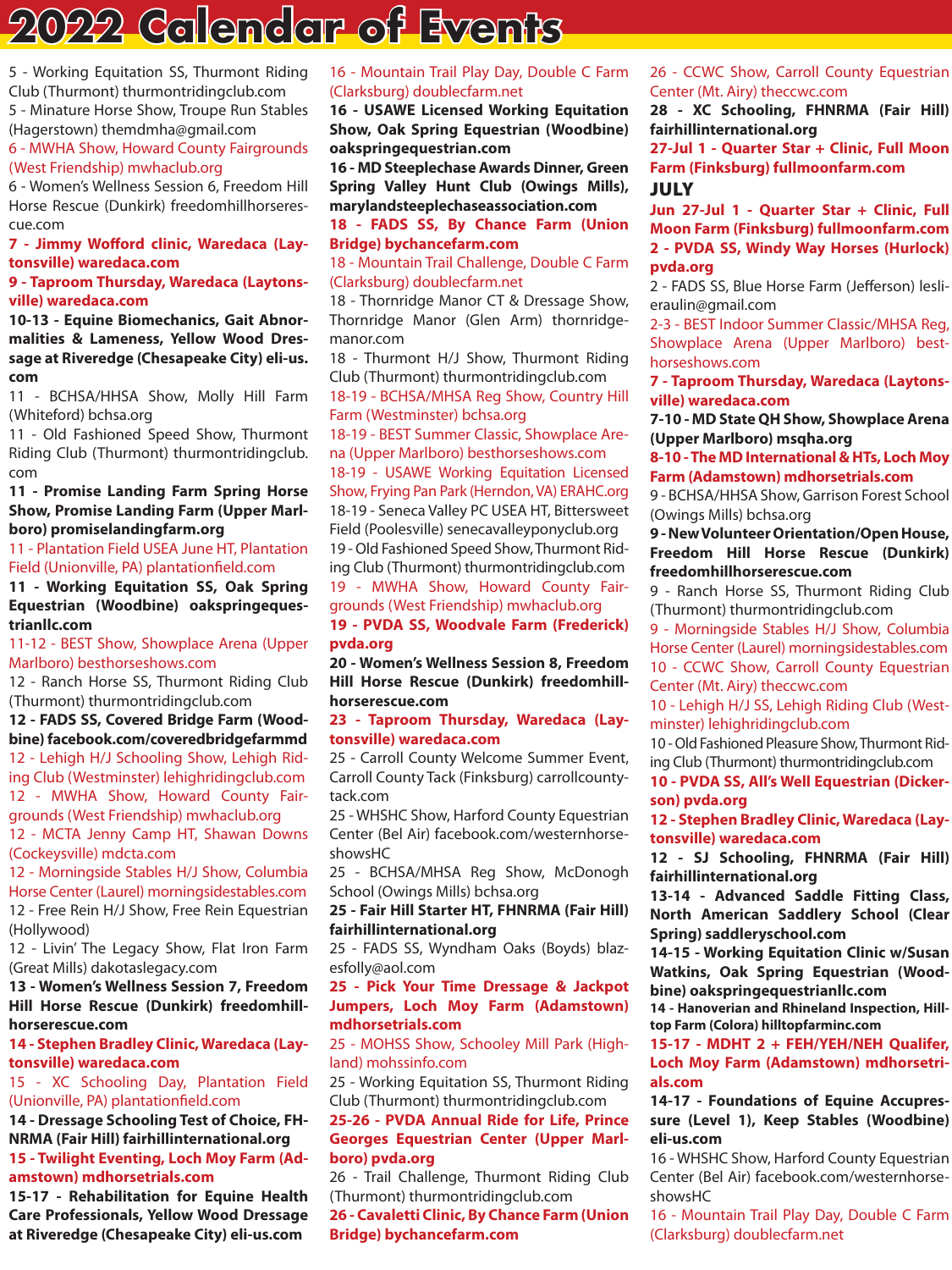**16 - USAWE Licensed Working Equitation Show, Oak Spring Equestrian (Woodbine) oakspringequestrianllc.com**

**16 - Advanced Scout Horsemanship Program, Freedom Hill Horse Rescue (Dunkirk) freedomhillhorserescue.com**

16-17 - BEST/MHSA Reg Show, Showplace Arena (Upper Marlboro) besthorseshows.com **16-17 - Intro to Bridle Fitting, North Ameri-**

**can Saddlery School (Clear Spring) saddleryschool.com**

17 - MWHA Show, Howard County Fairgrounds (West Friendship) mwhaclub.org 17 - Lehigh H/J SS, Lehigh Riding Club (Westminster) lehighridingclub.com

17 - Working Equitation SS, Thurmont Riding Club (Thurmont) thurmontridingclub.com

17 - 101<sup>st</sup> Petersville Farmers Club Joust (Brunswick) marylandjousting.com

17 - MDA SS, Harford County Equestrian Center (Bel Air) marylanddressage.org

**17 - FADS SS, By Chance Farm (Union Bridge) bychancefarm.com**

**18-24 - XC Schooling on Competition Course, Loch Moy Farm (Adamstown) mdhorsetrials.com**

**19 - Jimmy Wofford clinic, Waredaca (Laytonsville) waredaca.com**

21-24 - SMQHA Suntain Circuit Show, Showplace Arena (Upper Marlboro) smqha.org 23 - Working Equitation SS, Thurmont Riding

Club (Thurmont) thurmontridingclub.com

**23 - Derby Cross, FHNRMA (Fair Hill) fairhillinternational.org**

23 - Beginner Scout Horsemanship Program, Freedom Hill Horse Rescue (Dunkirk) freedomhillhorserescue.com

23-24 - East Coast Pony Festival, Showplace Arena (Upper Marlboro) facebook.com/East-Coast-Pony-Festival

23-24 - HHSA Show, Vintage Oaks Farm (Jarrettsville) hhsamd.org

# **24 - PVDA SS, Woodstock Equestrian Center (Beallsville) pvda.org**

24 - Free Rein H/J Show, Free Rein Equestrian (Hollywood) freereinequine.org

24 - CCWC Show, Carroll County Equestrian Center (Mt. Airy) theccwc.com

24 - Minature Horse Show, Troupe Run Stables (Hagerstown) themdmha@gmail.com

24 - MOHSS Show, Schooley Mill Park (Highland) mohssinfo.com

24 - Livin' The Legacy Show, Flat Iron Farm (Great Mills) dakotaslegacy.com

**24 - Full Moon Farm USEA Aloha HTs, Full Moon Farm (Finksburg) fullmoonfarm.com** 28-31 - Southern MD QH Association Show, Showplace Arena (Upper Marlboro) smqha.org

**28 - Taproom Thursday, Waredaca (Laytonsville) waredaca.com**

30 - BCHSA/MHSA Reg Show, McDonogh School (Owings Mills) bchsa.org

30 - St. Mary's Catholic Church 147<sup>th</sup> Festival & Joust (Barnesville) marylandjousting.com 30 - Candy Clopper Memorial Fun Show, Thurmont Riding Club (Thurmont) thurmontridingclub.com

**30 - USDF Musical Freestyle Challenge, By Chance Farm (Union Bridge) bychancefarm.com**

**30-31 - USDF Show, By Chance Farm (Union Bridge) bychancefarm.com**

**31 - PVDA SS, Exalt Farm (Harwood) pvda.org 31 - Jackalope Enterprises Show 3, Full Moon Farm (Finksburg) fullmoonfarm.com** AUGUST

**3 - Twilight Eventing, Loch Moy Farm (Adamstown) mdhorsetrials.com**

**3-9 - Anatomy Discovery Workshop, Keep Stables (Woodbine) eli-us.com**

5-7 - Bay State Classic/MHSA Rated Show, Mc-Donogh School (Owings Mills) mdhsa.org

**6 - New Volunteer Orientation/Open House, Freedom Hill Horse Rescue (Dunkirk) freedomhillhorserescue.com**

6 - HHSA Summer Sizzle Show, Bel Air Equestrian Center (Bel Air) hhsamd.org

6-7 - BEST/MHSA Reg Show, Showplace Arena (Upper Marlboro) besthorseshows.com

**6-7 - USDF LMF Dressage Festivals III & IV, Loch Moy Farm (Adamstown) mdhorsetrials.com**

7 - Olney Farm USEA HT, Olney Farm (Joppa) olneyfarm.com

9 - BRAHA Show, Howard County Fairgrounds (West Friendship) 4braha.org

**11 - Taproom Thursday, Waredaca (Laytonsville) waredaca.com**

**13 - PVDA SS, Schooley Mill Park (Highland) pvda.org**

13 - MWHA Howard County Fair Show, Howard County Fairgrounds (West Friendship) mwhaclub.org

13 - Trail Challenge, Thurmont Riding Club (Thurmont) thurmontridingclub.com

13-14 - BCHSA/MHSA Reg Show, Country Hill Farm (Westminster) bchsa.org

**13-14 - Fair Hill International August USEA HT, FHNRMA (Fair Hill) fairhillinternational.com**

14 - MOHSS Show, Schooley Mill Park (Highland) mohssinfo.com

14 - FADS SS, Celebration Farm (Union Bridge) jgeyer@ix.netcom.com

**14 - Jackalope Enterprises Show 4, Full Moon Farm (Finksburg) fullmoonfarm.com**

14 - Old Fashioned Speed Show, Thurmont Riding Club (Thurmont) thurmontridingclub.com

**16 - XC Schooling, FHNRMA (Fair Hill) fairhillinternational.org**

**17 - Back to School Party, Freedom Hill Horse Rescue (Dunkirk) freedomhillhorserescue.com**

**17 - Twilight Eventing, Loch Moy Farm (Adamstown) mdhorsetrials.com**

# **19 - USEA YEH Qualifier, Waredaca (Laytonsville) waredaca.com**

20 - BRAHA Fall Futurity, Howard County Fairgrounds (West Friendship) 4braha.org

20 - BCHSA/HHSA Show, Garrison Forest School (Owings Mills) bchsa.org

**20 - ISR/Oldenburg Inspection, Hilltop Farm (Colora) hilltopfarminc.com**

20 - Old Fashioned Pleasure Show, Thurmont Riding Club (Thurmont) thurmontridingclub.com 20-21 - BEST/MHSA Reg Show, Showplace

Arena (Upper Marlboro) besthorseshows.com **20-21 - Waredaca Summer USEA HT, Ware-**

**daca (Laytonsville) waredaca.com**

**20-24 - Equine Myofascial Release (Level 1), Keep Stables (Woodbine) eli-us.com**

21 - MWHA Show, Howard County Fairgrounds (West Friendship) mwhaclub.org

**21 - Intermediate Scout Horsemanship Program, Freedom Hill Horse Rescue (Dunkirk) freedomhillhorserescue.com**

21 - Ranch Horse SS, Thurmont Riding Club (Thurmont) thurmontridingclub.com

21 - Fairplay Day Joust (Boonsboro) marylandjousting.com

21 - Lehigh H/J SS, Lehigh Riding Club (Westminster) lehighridingclub.com

**21 - PVDA SS, All's Well Equestrian (Dickerson) pvda.org**

**21 - FADS SS, By Chance Farm (Union Bridge) bychancefarm.com**

**23 - Stephen Bradley Clinic, Waredaca (Laytonsville) waredaca.com**

23-28 - ERAHC's Virginia Classic, Virginia Horse Center (Lexington, VA) ERAHC.org

**25 - Taproom Thursday, Waredaca (Laytonsville) waredaca.com**

**26-28 - Equine Myofascial Release (Level 2), Keep Stables (Woodbine) eli-us.com**

27 - BCHSA Show, Caves Farm (Owings Mills) bchsa.org

27 - 155<sup>th</sup> Calvert County Jousting Tournament & Dinner (Port Republic) marylandjousting.com

27 - Mountain Trail Challenge, Double C Farm (Clarksburg) doublecfarm.net

**27 - Waredaca Starter HT, Waredaca (Laytonsville) waredaca.com**

#### **27 - Fair Hill Starter HT, FHNRMA (Fair Hill) fairhillinternational.org**

28 - Free Rein Western Show, Free Rein Equestrian (Hollywood) freereinequine.org

28 - HHSA/BHSA Show, Caves Farm (Owings Mills) hhsamd.org

28 - CCWC Show, Carroll County Equestrian Center (Mt. Airy) theccwc.com

28 - MDA SS, Harford County Equestrian Center (Bel Air) marylanddressage.org

**30 - Jimmy Wofford Clinic, Waredaca (Laytonsville) waredaca.com**

**30 - XC Schooling, FHNRMA (Fair Hill) fairhillinternational.org**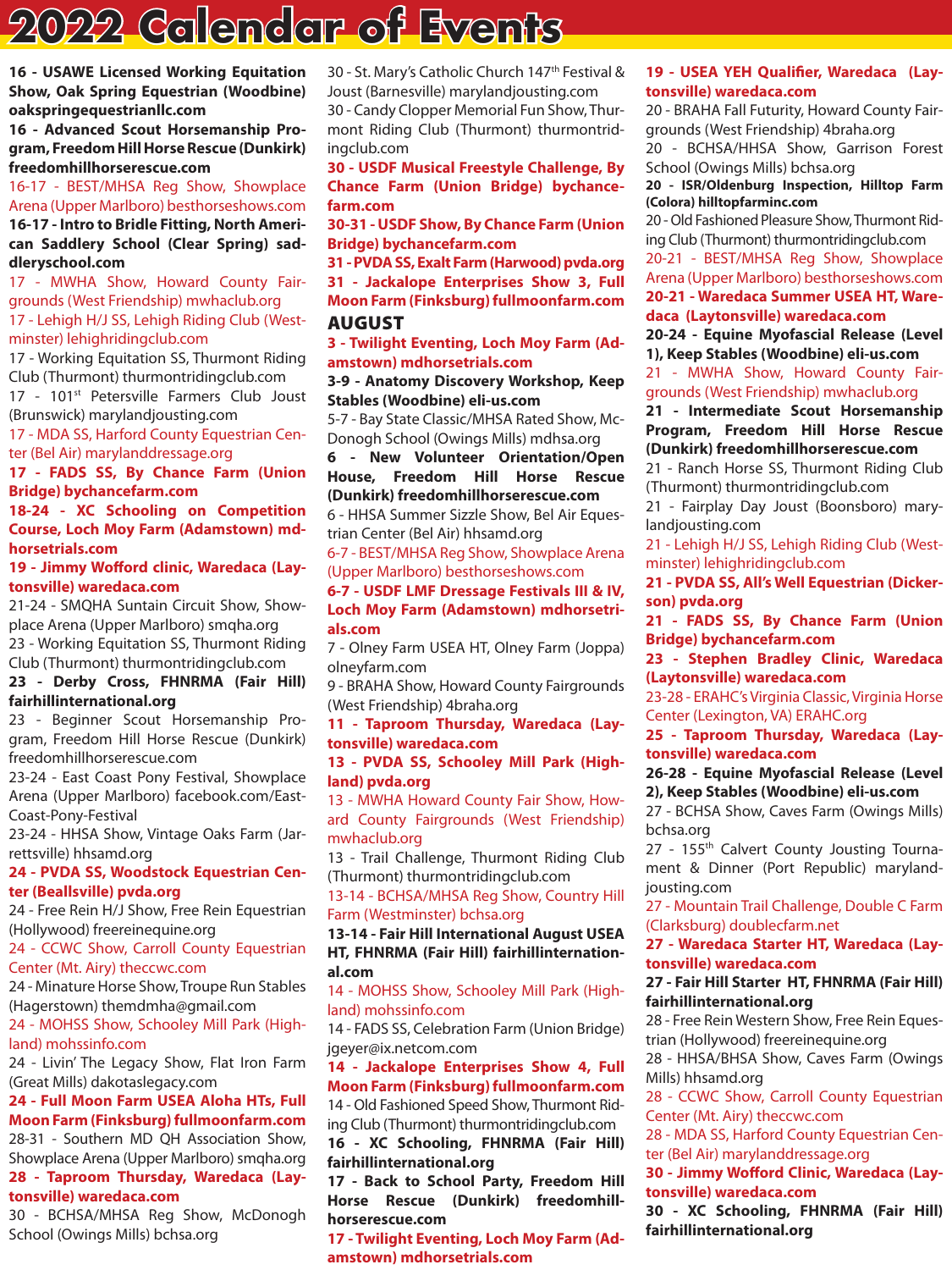# **31 - Twilight Eventing, Loch Moy Farm (Adamstown) mdhorsetrials.com**

# SEPTEMBER

### **3-4 - PVDA Waredaca I & II Show, Waredaca (Laytonsville) pvda.org**

4 - Seneca Valley PC HT, Bittersweet Field (Poolesville) senecavalleypc.org

5 - Fair Hill Fall Races, Fair Hill Special Events Zone (Fair Hill) fairhillraces.com

# **8 - Taproom Thursday, Waredaca (Laytonsville) waredaca.com**

8-11 - Prince George's County Fair, Showplace Arena (Upper Marlboro) countyfair.org

# **10 - DEFHR Benefit Concert, Days End Farm (Lisbon) defhr.org**

10 - WHSHC Show, Harford County Equestrian Center (Bel Air) facebook.com/westernhorseshowsHC

10 - Western MD Jousting Club Champ Joust, Petersville Farmers Woods (Brunswick) marylandjousting.com

# **10 - Working Equitation SS, Oak Spring Equestrian (Woodbine) oakspringequestrianllc.com**

#### **10-11 - MDHT Starter HT, Loch Moy Farm (Adamstown) mdhorsetrials.com**

#### **11 - PVDA SS, Chesapeake Dressage Institute (Annapolis) pvda.org**

11 - BCHSA/MHSA Belfield Reg Finals, Mc-Donogh School (Owings Mills) bchsa.org

11 - HHSA Show, Molly Hill Farm (Whiteford) hhsamd.org

### **11 - USEA YEH/NEH Qualifer, Loch Moy Farm (Adamstown) mdhorsetrials.com**

11 - Free Rein H/J Show, Free Rein Equestrian (Hollywood) freereinequine.org

11 - Morningside Stables H/J Show, Columbia Horse Center (Laurel) morningsidestables.com 11 - Lehigh H/J SS, Lehigh Riding Club (Westminster) lehighridingclub.com

11 - MDA SS, Olney Farm (Joppa) marylanddressage.org

#### 11 - MOHSS Show, Schooley Mill Park (Highland) mohssinfo.com

11 - Ride for Responders Fundraiser Show, Thurmont Riding Club (Thurmont) thurmontridingclub.com

#### **12 - Cavaletti Clinic, By Chance Farm (Union Bridge) bychancefarm.com**

13 - Free Rein Horse Show, Free Rein Equestrian (Hollywood) freereinequine.org

# **14 - USDF Show, By Chance Farm (Union Bridge) bychancefarm.com**

14-18 - Plantation Field International, Plantation Field (Unionville, PA) plantationfield.com 14-18 - MD Horse & Pony Show, Showplace Arena (Upper Marlboro) facebook.com/mdhorseandponyshow

**16-18 - Equine Massage & Body Work for Owners & Trainers, Keep Stables (Woodbine) eli-us.com**

#### **16 - USEA FEH Qualifer + Jump Chute Clinic, Loch Moy Farm (Adamstown) mdhorsetrials.com**

17 - Mountain Trail Play Day, Double C Farm (Clarksburg) doublecfarm.net

17 - Marlborough USEA HT, Roseryville State Park (Upper Marlborough) marlboroughhorsetrials.org

**17 - Saddlin' Up for Breast Cancer, Tuckahoe Equestrian Center (Queen Anne) jacquiecowan@comcast.net**

17 - UASWE Licensed Working Equitation Show, EPAWE (Cochranville, PA) facebook. com/EPAWE.org

17-18 - BCHSA/MHSA Reg Show, St. Timothy's School (Stevenson) bchsa.org

# **17-18 - USEA FEH East Coast Championships, Loch Moy Farm (Adamstown) mdhorsetrials.com**

18 - MWHA Show, Howard County Fairgrounds (West Friendship) mwhaclub.org

**18 - Jackalope Enterprises Show 5, Full Moon Farm (Finksburg) fullmoonfarm.com** 18 - Olney Starter HT, Olney Farm (Joppa) olneyfarm.com

**18 - PVDA Alzheimer's Benefit SS, Schooley Mill Park (Highland) pvda.org**

18 - Livin' The Legacy Show, Flat Iron Farm (Great Mills) dakotaslegacy.com

**20 - Jimmy Wofford Clinic, Waredaca (Lay-**

# **tonsville) waredaca.com**

20-22 - EEBW Course, (Woodbine)

21-24 - SMQHA Suntan Circuit, Showplace Arena (Upper Marlboro) smqha.org

#### **22 - Taproom Thursday, Waredaca (Laytonsville) waredaca.com**

**23 - Chesapeake Therapeutic Riding "Stirrup the Dust", The Millstad Center (Joppa) ctrchanginglives.org**

23-24 - Bill Pickett Rodeo, Showplace Arena (Upper Marlboro)

24 - Legacy Chase, Shawan Downs (Cockeysville) shawandowns.com

24 - St. Mary's County Fair Joust, St. Mary's County Fairgrounds (Leonardtown) marylandjousting.com

24 - HHSA Annual Benefit Show, Bel Air Equestrian Center (Bel Air) hhsamd.org

24 - Mountain Trail Clinic, Double C Farm (Clarksburg) doublecfarm.net

25 - Marlborough Stater HT + MD Reg PC Event Rally, Roseryville State Park (Upper Marlboro) marlboroughhorsetrials.org

**25 - FADS SS, By Chance Farm (Union Bridge) bychancefarm.com**

25 - CCWC Show, Carroll County Equestrian Center (Mt. Airy) theccwc.com

25 - Morningside Stables CT, Columbia Horse Center (Laurel) morningsidestables.com

25 - MDA SS, Harford County Equestrian Center (Bel Air) marylanddressage.org

**27 - Stephen Bradley Clinic, Waredaca (Laytonsville) waredaca.com**

28-Oct 9 - Capital Challenge Horse Show, Showplace Arena (Upper Marlboro) capitalchallenge.org

**30-Oct 2 - LOMH Invitational, Patapsaco Valley State Park leagueofmarylandhorsemen.com**

**30-Oct 2 - MDHT 3 + USEA Area II Champs, Loch Moy Farm (Adamstown) mdhorsetrials.com**

# **OCTOBER**

Sept 28-Oct 9 - Capital Challenge Horse Show, Showplace Arena (Upper Marlboro) capitalchallenge.org

**Sept 30-Oct 2 - LOMH Invitational, Patapsaco Valley State Park leagueofmarylandhorsemen.com**

**30-Oct 2 - MDHT 3 + USEA Area II Champs, Loch Moy Farm (Adamstown) mdhorsetrials.com**

1 - BCHSA Benefit Show, Location TBD bchsa.org **1 - Celebration of the Horse, Tuckahoe Equestrian Center (Queen Anne) tuckahoeequestriancenter.com**

1 - MD State Jousting Champs, Anne Arundel County Fairgrounds (Crownsville) marylandjousting.com

1 - Morningside Stables H/J Show, Columbia Horse Center (Laurel) morningsidestables.com 1 - Thurmont H/J Show, Thurmont Riding

Club (Thurmont) thurmontridingclub.com 2 - Old Fashioned Speed Show, Thurmont Rid-

ing Club (Thurmont) thurmontridingclub.com **3-6 - XC Schooling with the Pros, Loch Moy Farm (Adamstown) mdhorsetrials.com**

**7 - Jimmy Wofford Clinic, Waredaca (Laytonsville) waredaca.com**

8 - BCHSA Medal Finals, Location TBD bchsa.org **8 - Harvest Festival/MHSA Reg Show, Meadowbrook Stables (Chevy Chase) mdhsa.org**

8 - Old Fashioned Pleasure Show, Thurmont Riding Club (Thurmont) thurmontridingclub.com

**8-9 - MDHT Starter HT, Loch Moy Farm (Adamstown) mdhorsetrials.com**

9 - Morningside Stables CT, Columbia Horse Center (Laurel) morningsidestables.com

#### **9 - Hoedown for Horses, Safe Haven Equine Warriors (Sykesville) safehavenequinewarriors.org**

9 - Free Rein H/J Show, Free Rein Equestrian (Hollywood) freereinequine.org

9 - HHSA Annual Medal Finals, Bel Air Equestrian Center (Bel Air) hhsamd.org

9 - MOHSS Show, Schooley Mill Park (Highland) mohssinfo.com

9 - Trail Challenge, Thurmont Riding Club (Thurmont) thurmontridingclub.com

9 - MCTA Starter HT, Location TBD mdcta.com **10-16 - XC Schooling on Competition Course, Loch Moy Farm (Adamstown) mdhorsetrials.com**